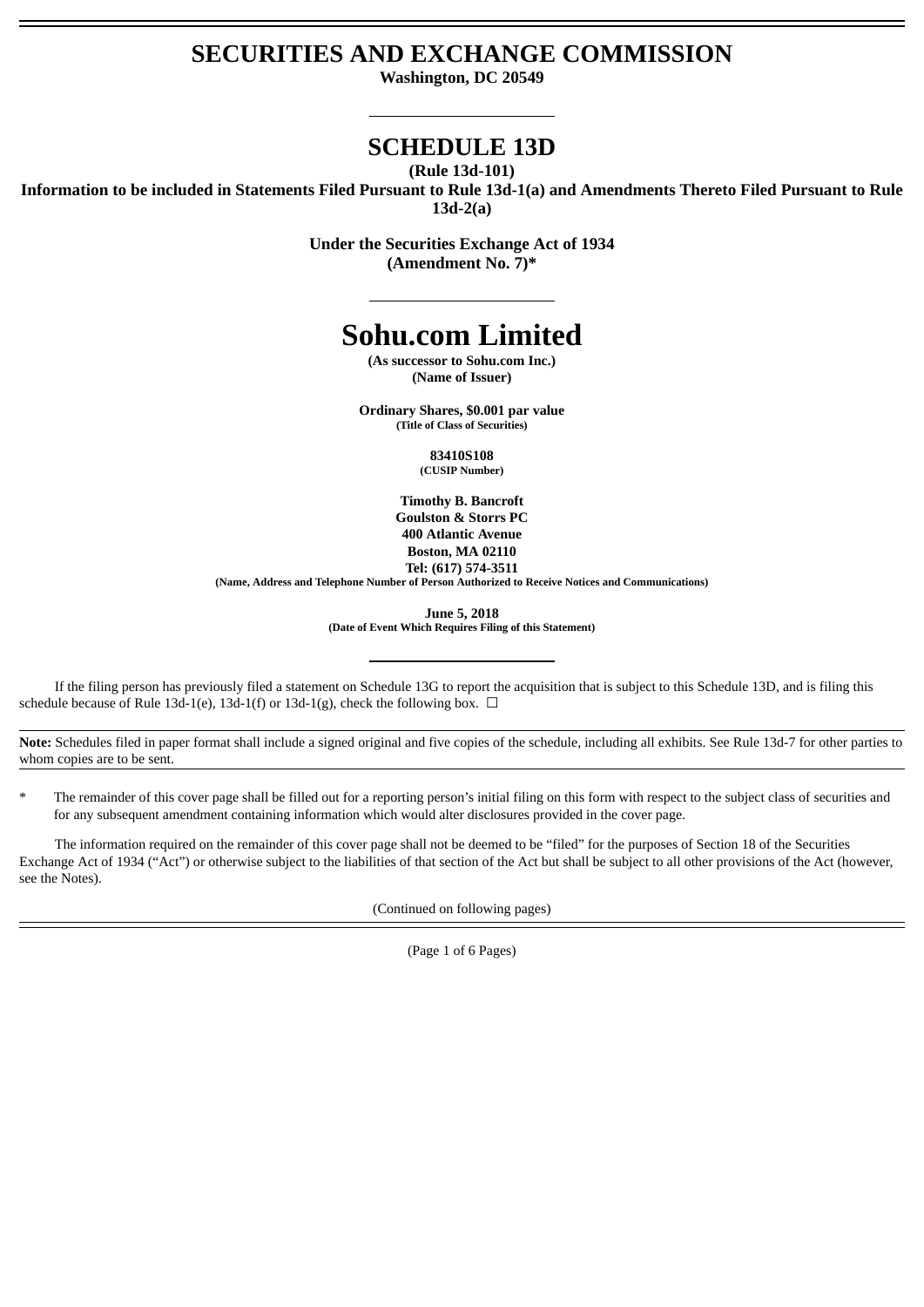CUSIP NO. **83410S108** 13D PAGE 2 OF 6 PAGES

| 1.               | NAME OF REPORTING PERSON                                                                       |                   |                               |  |
|------------------|------------------------------------------------------------------------------------------------|-------------------|-------------------------------|--|
|                  | <b>Charles Zhang</b>                                                                           |                   |                               |  |
| 2.               | CHECK THE APPROPRIATE BOX IF A MEMBER OF A GROUP (See Instructions)                            |                   |                               |  |
|                  | (a) $\Box$<br>$(b) \boxtimes$                                                                  |                   |                               |  |
|                  |                                                                                                |                   |                               |  |
| $\overline{3}$ . | <b>SEC USE ONLY</b>                                                                            |                   |                               |  |
| 4.               | <b>SOURCE OF FUNDS (See Instructions)</b>                                                      |                   |                               |  |
|                  | N/A                                                                                            |                   |                               |  |
| 5.               | CHECK IF DISCLOSURE OF LEGAL PROCEEDINGS IS REQUIRED PURSUANT TO ITEMS 2(d) OR 2(e) $\Box$     |                   |                               |  |
|                  |                                                                                                |                   |                               |  |
| 6.               | CITIZENSHIP OR PLACE OF ORGANIZATION                                                           |                   |                               |  |
|                  |                                                                                                |                   |                               |  |
|                  | People's Republic of China                                                                     |                   |                               |  |
|                  |                                                                                                | $\overline{7}$ .  | <b>SOLE VOTING POWER</b>      |  |
| NUMBER OF        |                                                                                                |                   | 293,700 Ordinary Shares       |  |
|                  | <b>SHARES</b>                                                                                  | 8.                | <b>SHARED VOTING POWER</b>    |  |
|                  | <b>BENEFICIALLY</b>                                                                            |                   |                               |  |
|                  | <b>OWNED BY</b>                                                                                |                   | 8,135,696 Ordinary Shares     |  |
|                  | <b>EACH</b><br><b>REPORTING</b>                                                                | $\overline{9}$ .  | <b>SOLE DISPOSITIVE POWER</b> |  |
|                  | <b>PERSON</b>                                                                                  |                   |                               |  |
|                  | <b>WITH</b>                                                                                    |                   | 293,700 Ordinary Shares       |  |
|                  |                                                                                                | $\overline{10}$ . | SHARED DISPOSITIVE POWER      |  |
|                  |                                                                                                |                   | 8,135,696 Ordinary Shares     |  |
| 11.              | AGGREGATE AMOUNT BENEFICIALLY OWNED BY EACH REPORTING PERSON                                   |                   |                               |  |
|                  |                                                                                                |                   |                               |  |
|                  | 8,429,396 Ordinary Shares                                                                      |                   |                               |  |
| 12.              | CHECK IF THE AGGREGATE AMOUNT IN ROW (11) EXCLUDES CERTAIN SHARES (See Instructions) $\square$ |                   |                               |  |
| 13.              | PERCENT OF CLASS REPRESENTED BY AMOUNT IN ROW (11)                                             |                   |                               |  |
|                  |                                                                                                |                   |                               |  |
|                  |                                                                                                | 21.5%             |                               |  |
| 14.              | TYPE OF REPORTING PERSON (See Instructions)                                                    |                   |                               |  |
|                  | IN                                                                                             |                   |                               |  |
|                  |                                                                                                |                   |                               |  |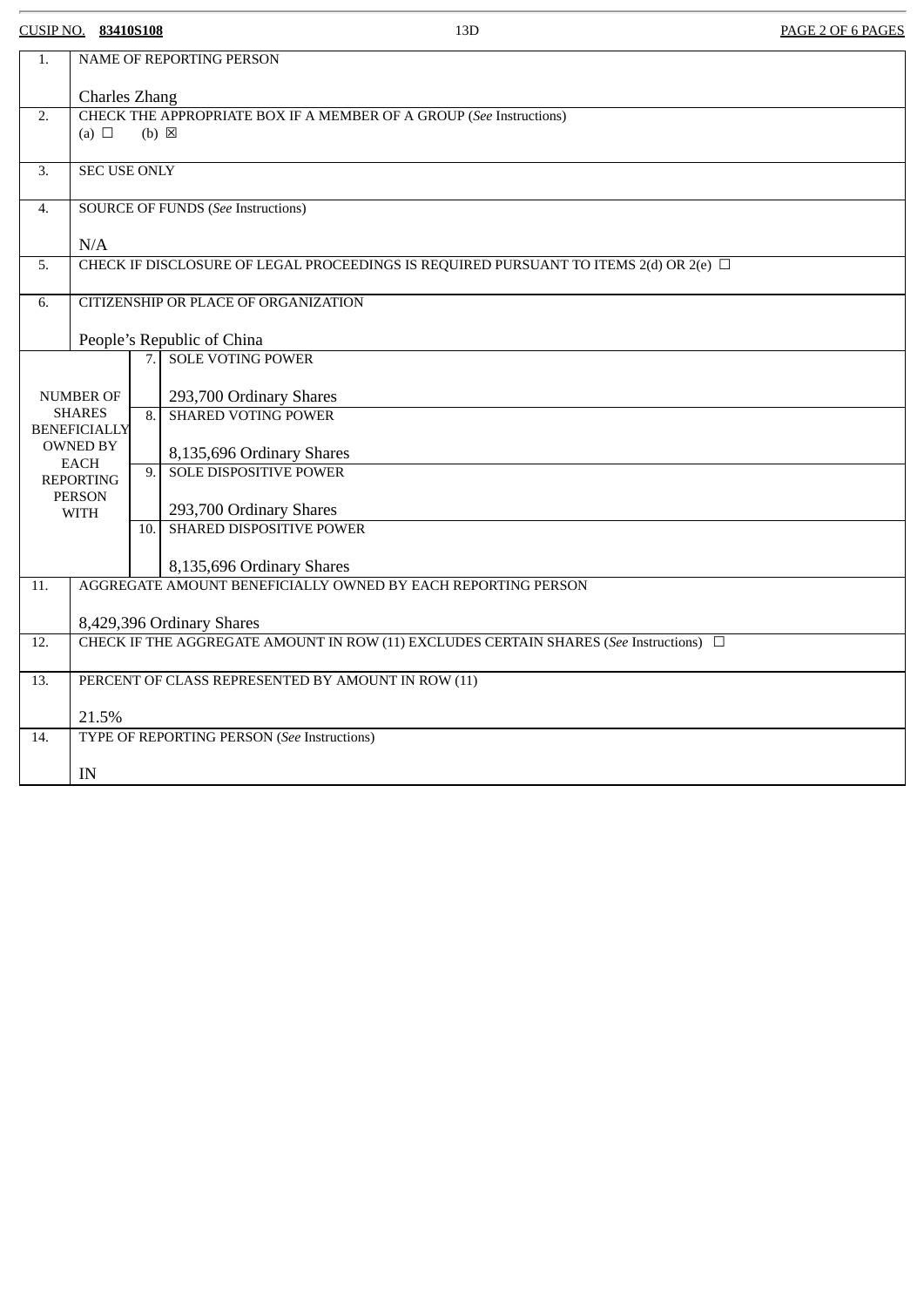#### **Amendment No. 7 to Schedule 13D**

This Amendment No. 7 (this "Amendment") amends the Schedule 13D relating to shares of the Common Stock of Sohu.com Inc., a Delaware corporation ("Sohu Delaware"), filed by Dr. Charles Zhang ("Dr. Zhang") with the Securities and Exchange Commission (the "SEC") on June 16, 2004, as amended by Amendment No. 1 filed with the SEC on April 1, 2010 ("Amendment No. 1"), by Amendment No. 2 filed with the SEC on July 8, 2011 ("Amendment No. 2"), by Amendment No. 3 filed with the SEC on December 14, 2015 ("Amendment No. 3"), by Amendment No. 4 filed with the SEC on June 20, 2016 ("Amendment No. 4"), by Amendment No. 5 filed with the SEC on May 30, 2017 ("Amendment No. 5"), and by Amendment No. 6 filed with the SEC on February 1, 2018 ("Amendment No. 6") . The original Schedule 13D of Dr. Zhang, as amended by Amendment No. 1, Amendment No. 2, Amendment No. 3, Amendment No. 4, Amendment No. 5 and Amendment No. 6, is hereinafter referred to as the "Initial Statement."

#### Item 1. Security and Issuer

The class of equity securities to which this Amendment relates is the ordinary shares, par value \$0.001 per share ("Ordinary Shares"), of Sohu.com Limited, a Cayman Islands company (the "Issuer"). The Issuer is the successor issuer to Sohu Delaware (CUSIP No. 83408W103) pursuant to Rule 12g-3 under the Act, as described in a Form 6-K submitted to the SEC by the Issuer on May 31, 2018.

The principal executive offices of the Issuer are located at Level 18, Sohu.com Media Plaza, Block 3, No. 2 Kexueyuan South Road, Haidian District, Beijing 100190, People's Republic of China.

#### Item 3. Source and Amount of Funds or Other Consideration.

Item 3 of the Initial Statement is supplemented as follows:

Dr. Zhang is one of the Directors of Photon Group Limited, a British Virgin Islands corporation ("Photon"), and may be deemed to beneficially own an aggregate of 8,135,696 Ordinary Shares beneficially owned by Photon. Dr. Zhang shares with the other Directors of Photon the power to vote and dispose of or direct the disposition of such Ordinary Shares. Dr. Zhang disclaims beneficial ownership of such Ordinary Shares except to the extent of his pecuniary interest in such Ordinary Shares. The following are transactions by Photon in shares of the Common Stock of Sohu Delaware and in Ordinary Shares of the Issuer that have occurred since the filing of the Initial Statement:

• During April and May of 2018, Photon purchased on the open market an aggregate of 365,440 shares of the Common Stock of Sohu Delaware, consisting of (i) 96,225 shares of the Common Stock purchased on April 30, 2018 for a purchase price of \$30.60 per share; (ii) 32,715 shares of the Common Stock purchased on May 1, 2018 for a purchase price of \$31.76 per share; (iii) 50,000 shares of the Common Stock purchased on May 8, 2018 for a purchase price of \$35.51 per share; (iv) 50,000 shares of the Common Stock purchased on May 9, 2018 for a purchase price of \$35.16 per share; (v) 10,000 shares of the Common Stock purchased on May 10, 2018 for a purchase price of \$35.98 per share; (vi) 10,000 shares of the Common Stock purchased on May 11, 2018 for a purchase price of \$36.08 per share; (vii) 10,000 shares of the Common Stock purchased on May 14, 2018 for a purchase price of \$36.96 per share; (viii) 6,500 shares of the Common Stock purchased on May 15, 2018 for a purchase price of \$35.86 per share; (ix) 10,000 shares of the Common Stock purchased on May 16, 2018 for a purchase price of \$36.86 per share; (x) 10,000 shares of the Common Stock purchased on May 17, 2018 for a purchase price of \$36.70 per share; (xi) 30,000 shares of the Common Stock purchased on May 18, 2018 for a purchase price of \$36.23 per share; (xii) 10,000 shares of the Common Stock purchased on May 21, 2018 for a purchase price of \$36.93 per share; (xiii) 20,000 shares of the Common Stock purchased on May 23, 2018 for a purchase price of \$36.54 per share; and (xiv) 20,000 shares of the Common Stock purchased on May 24, 2018 for a purchase price of \$37.11 per share (collectively, the "April & May 2018 Purchases").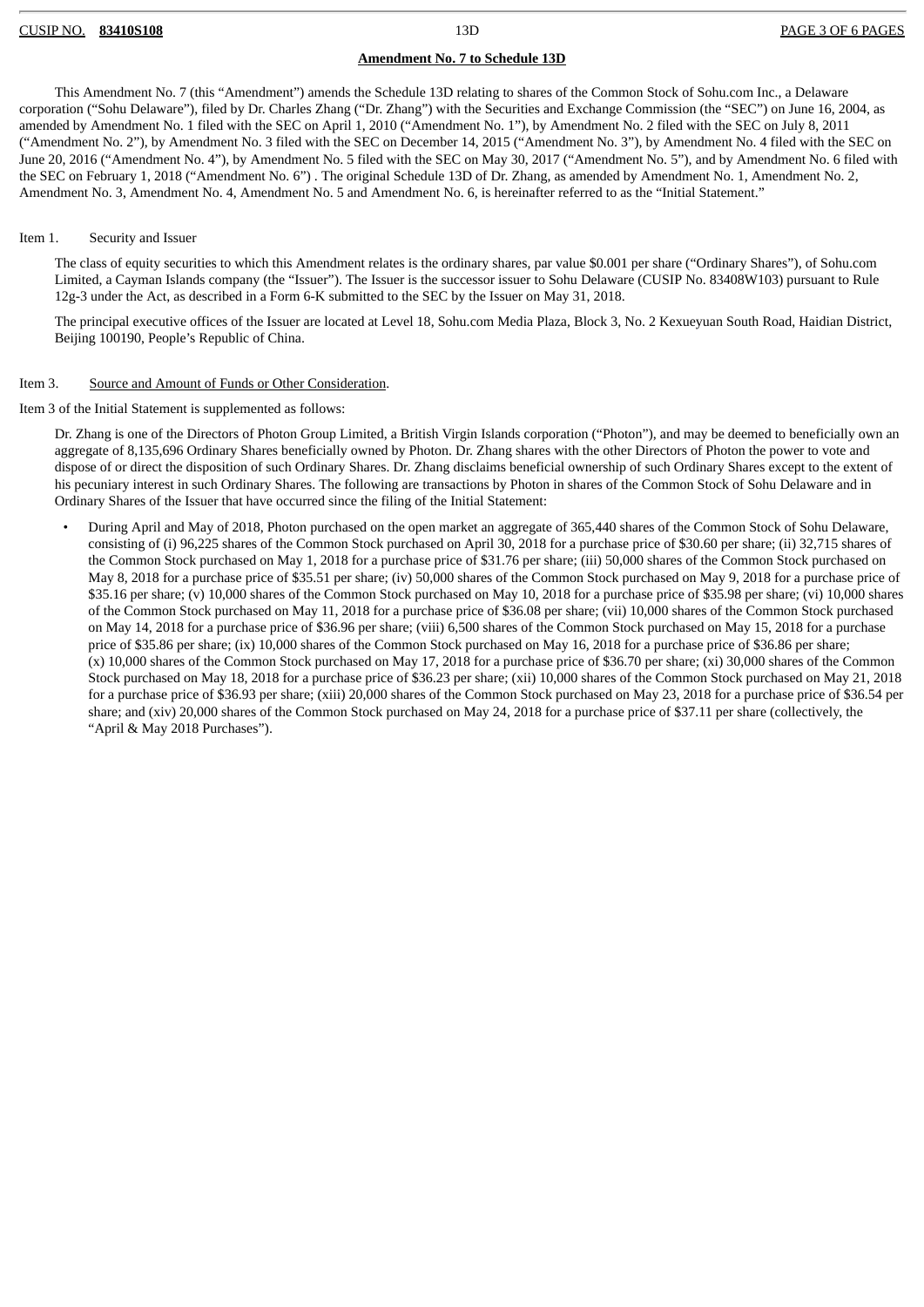#### CUSIP NO. **83410S108** 13D PAGE 4 OF 6 PAGES

• During June 2018, Photon purchased on the open market an aggregate of 47,346 Ordinary Shares of the Issuer, each represented by one American depositary share ("ADS"), consisting of (i) 10,000 ADSs purchased on June 1, 2018 for a purchase price of \$37.39 per ADS; (ii) 20,000 ADSs purchased on June 4, 2018 for a purchase price of \$39.63 per ADS; and (iii) 17,436 ADSs purchased on June 5, 2018 for a purchase price of \$39.87 per ADS (collectively, the "June 2018 Purchases").

## Item 4. Purpose of the Transaction.

Item 4 of the Initial Statement is hereby supplemented as follows:

Photon made the April & May 2018 Purchases and June 2018 Purchases for investment purposes.

## Item 5. Interest in Securities of the Issuer.

Item 5 of the Initial Statement is hereby amended and restated to read in its entirety as follows:

(a) Amount Beneficially Owned:

As of the date of this Amendment, Dr. Zhang beneficially owns or may be deemed to beneficially own 8,429,396 Ordinary Shares1.

1 Includes (i) 68,700 Ordinary Shares held directly by Dr. Zhang or represented by ADSs held by Dr. Zhang; (ii) 225,000 Ordinary Shares issuable upon the exercise of share options held by Dr. Zhang that are vested or will vest within 60 days following the date of this Amendment; and (iii) 8,135,696 Ordinary Shares held directly by Photon or represented by ADSs held by Photon. Dr. Zhang is one of the Directors of Photon and may be deemed to beneficially own such 8,135,696 Ordinary Shares. Dr. Zhang shares with the other Directors of Photon the power to vote and dispose of or direct the disposition of such 8,135,696 Ordinary Shares, and disclaims beneficial ownership of such Ordinary Shares except to the extent of his pecuniary interest in such Ordinary Shares. Photon is a British Virgin Islands corporation with principal offices at P.O. Box 957, Offshore Incorporations Centre, Road Town, Tortola, British Virgin Islands. Photon is an investment holding company. During the five years prior to the date of this Amendment, neither Photon nor any of its directors, officers, shareholders or control persons has been convicted in a criminal proceeding (excluding traffic violations or similar misdemeanors). Also, during the five years prior to the date hereof, neither Photon nor any of its directors, officers, shareholders or control persons has been a party to a civil proceeding of a judicial or administrative body of competent jurisdiction which resulted in a judgment, decree or final order enjoining future violations of, or prohibiting or mandating activities subject to, federal or state securities laws or finding any violation with respect to such laws.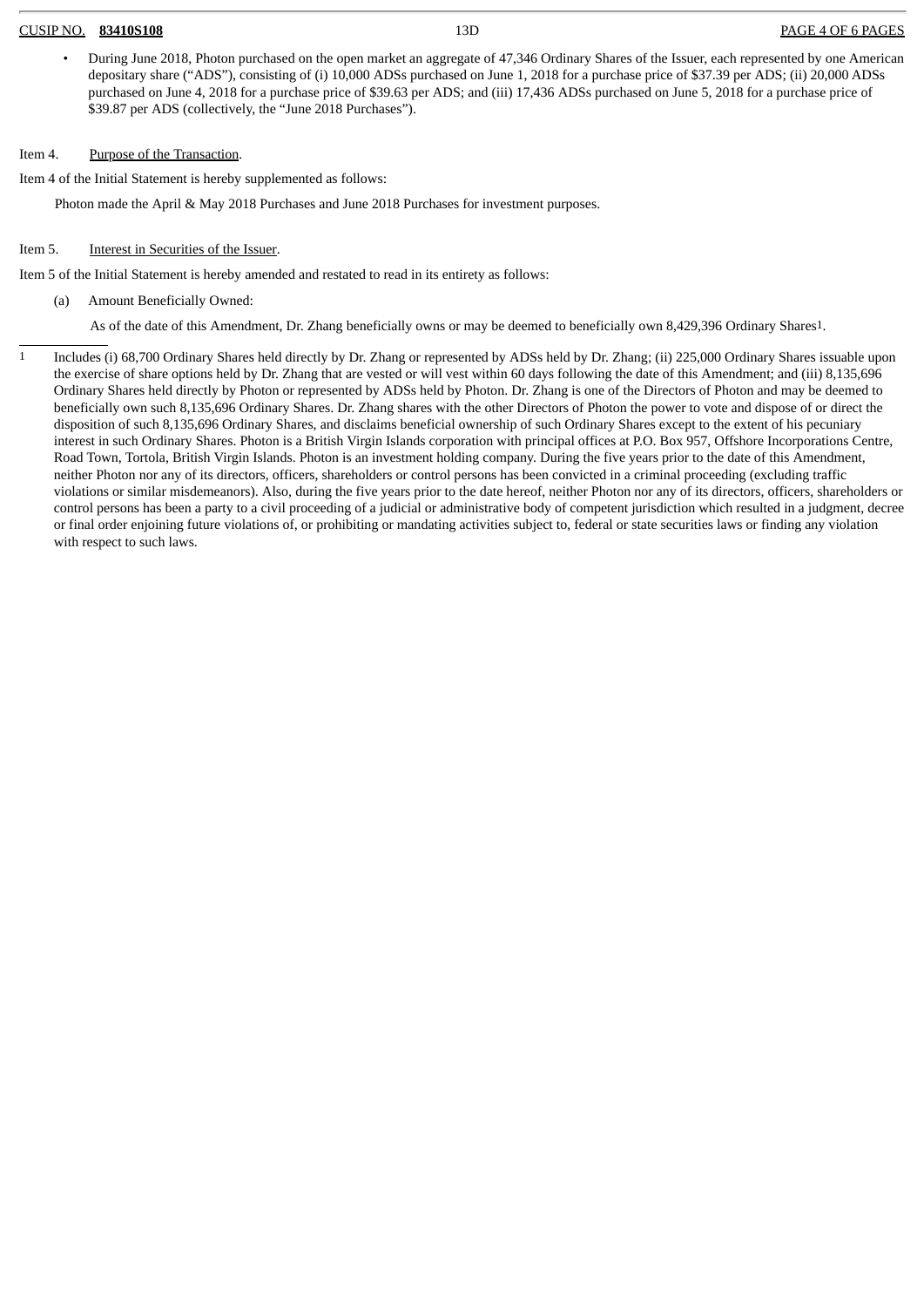#### CUSIP NO. **83410S108** 13D PAGE 5 OF 6 PAGES

Percent of Class: 21.5%

The foregoing percentage is calculated based on 38,933,038 Ordinary Shares of the Issuer outstanding as of May 31, 2018 as reported in the Issuer's Form 6-K submitted to the SEC on May 31, 2018.

- (b) Number of shares as to which Dr. Zhang has:
	- (i) sole power to vote or to direct the vote: 293,700 Ordinary Shares.
	- (ii) shared power to vote or to direct the vote: 8,135,696 Ordinary Shares.
	- (iii) sole power to dispose or to direct the disposition of: 293,700 Ordinary Shares.
	- (iv) shared power to dispose or to direct the disposition of: 8,135,696 Ordinary Shares.
- (c) The following transactions have been effected during the past 60 days:

See Item 3.

- (d) Not applicable.
- (e) Not applicable.